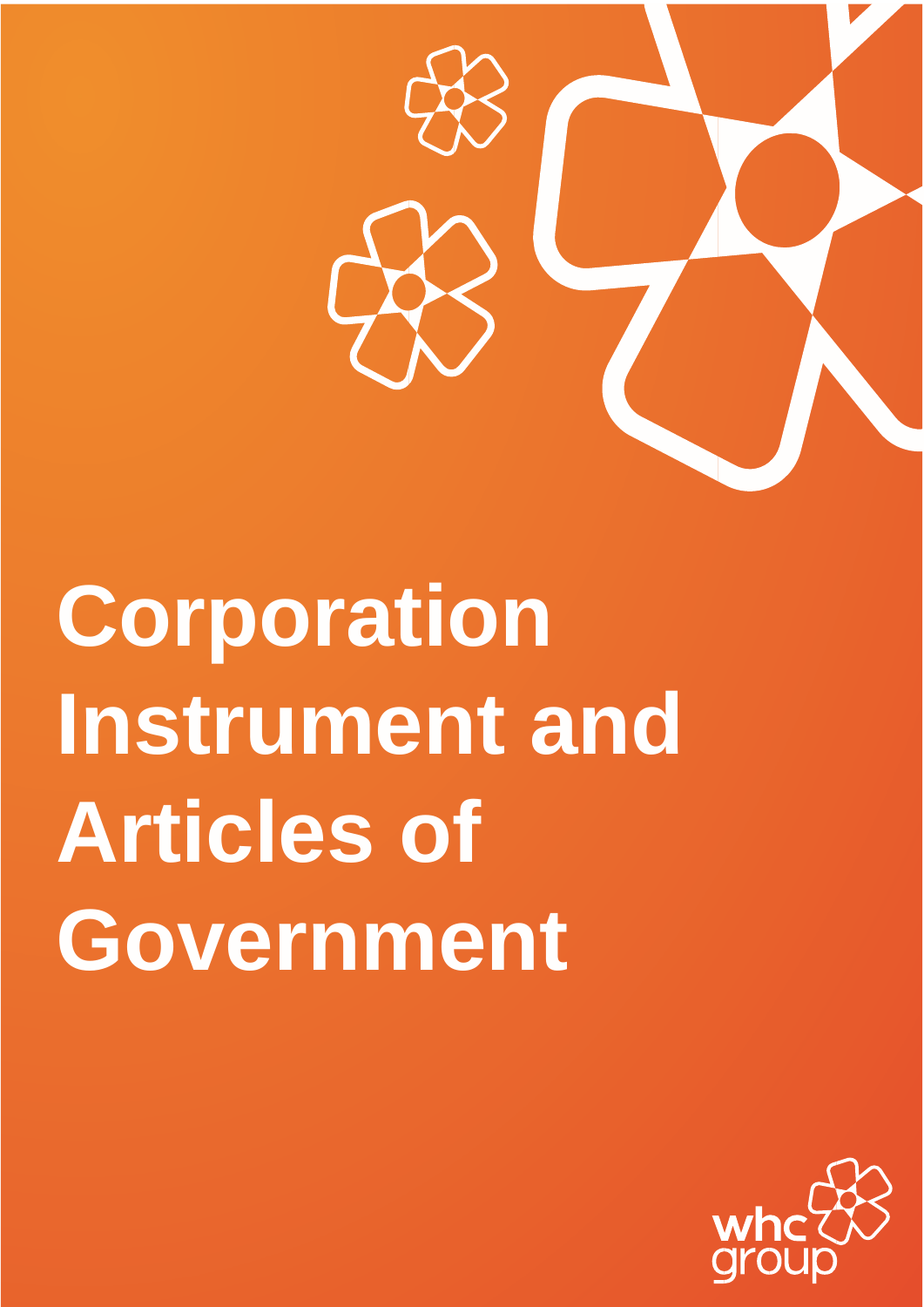

## **West Herts College Corporation**

## **INSTRUMENT AND ARTICLES**

# **OF GOVERNMENT**

**Approved by West Herts College Corporation13 October 2021**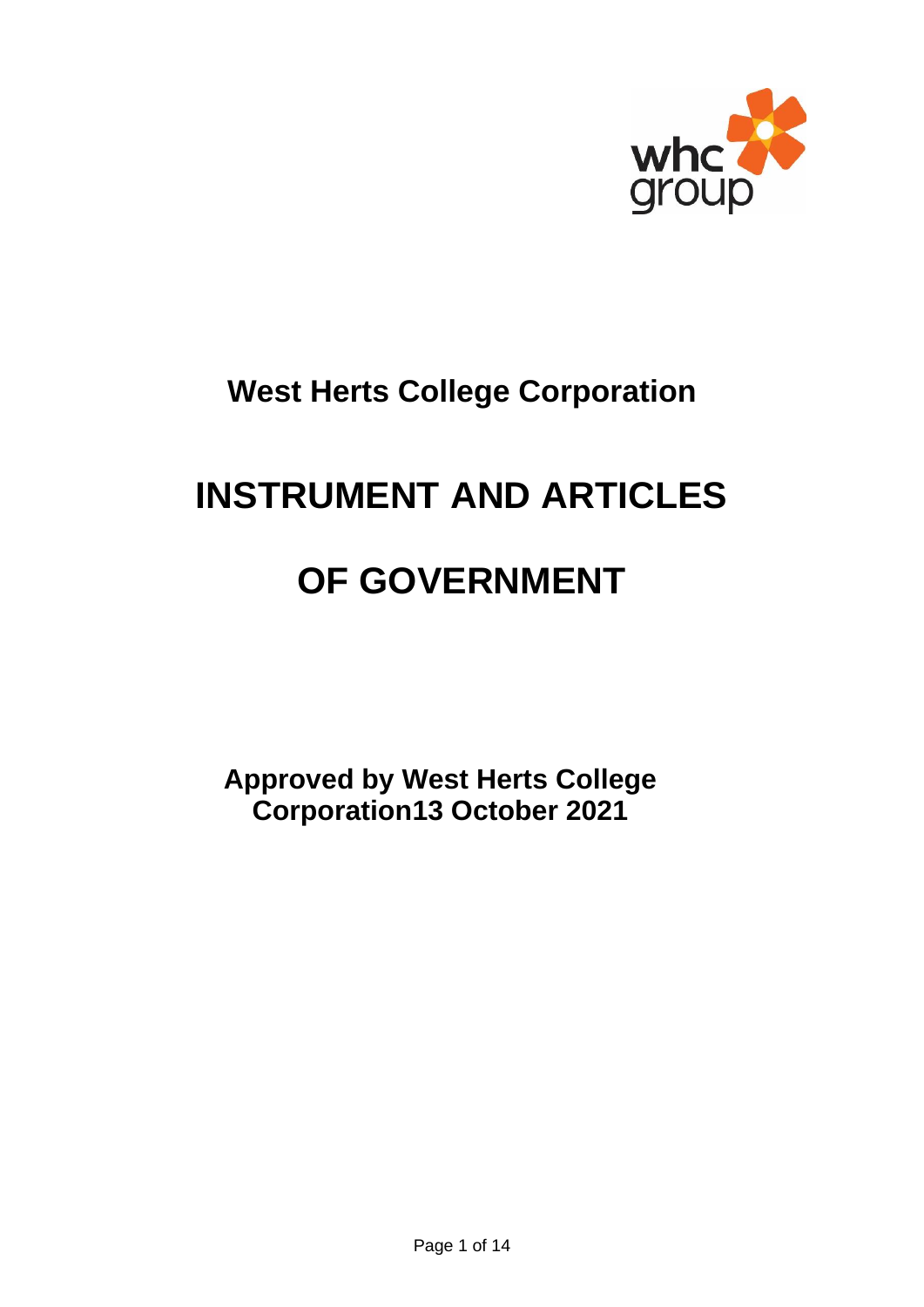## **Instrument of Government**

#### **Contents**

| <b>No</b>      | <b>Title</b>                                                                      | Page<br>No:    |
|----------------|-----------------------------------------------------------------------------------|----------------|
| $\mathbf 1$    | Interpretation of the terms used in this Instrument and Articles of<br>Government | 3              |
| $\overline{2}$ | Composition of the corporation and determination of membership<br>numbers         | $\overline{4}$ |
| 3              | Appointment of members of the Corporation                                         | $\overline{4}$ |
| 4              | Termination of membership                                                         | 5              |
| 5              | Persons who are ineligible to be members                                          | 5              |
| 6              | Members not to hold interests in matters relating to the College                  | 6              |
| $\overline{7}$ | Procedures and Conduct of the Corporation and the College                         | 6              |
| 8              | Appointment of the Principal and Chief Executive                                  | $\overline{7}$ |
| 9              | Appointment of the Clerk                                                          | $\overline{7}$ |
| 10             | Copies of the Instrument and Articles of Government                               | $\overline{7}$ |
| 11             | Change of name of the Corporation                                                 | $\overline{7}$ |
| 12             | Application of the Corporation Seal                                               | 7              |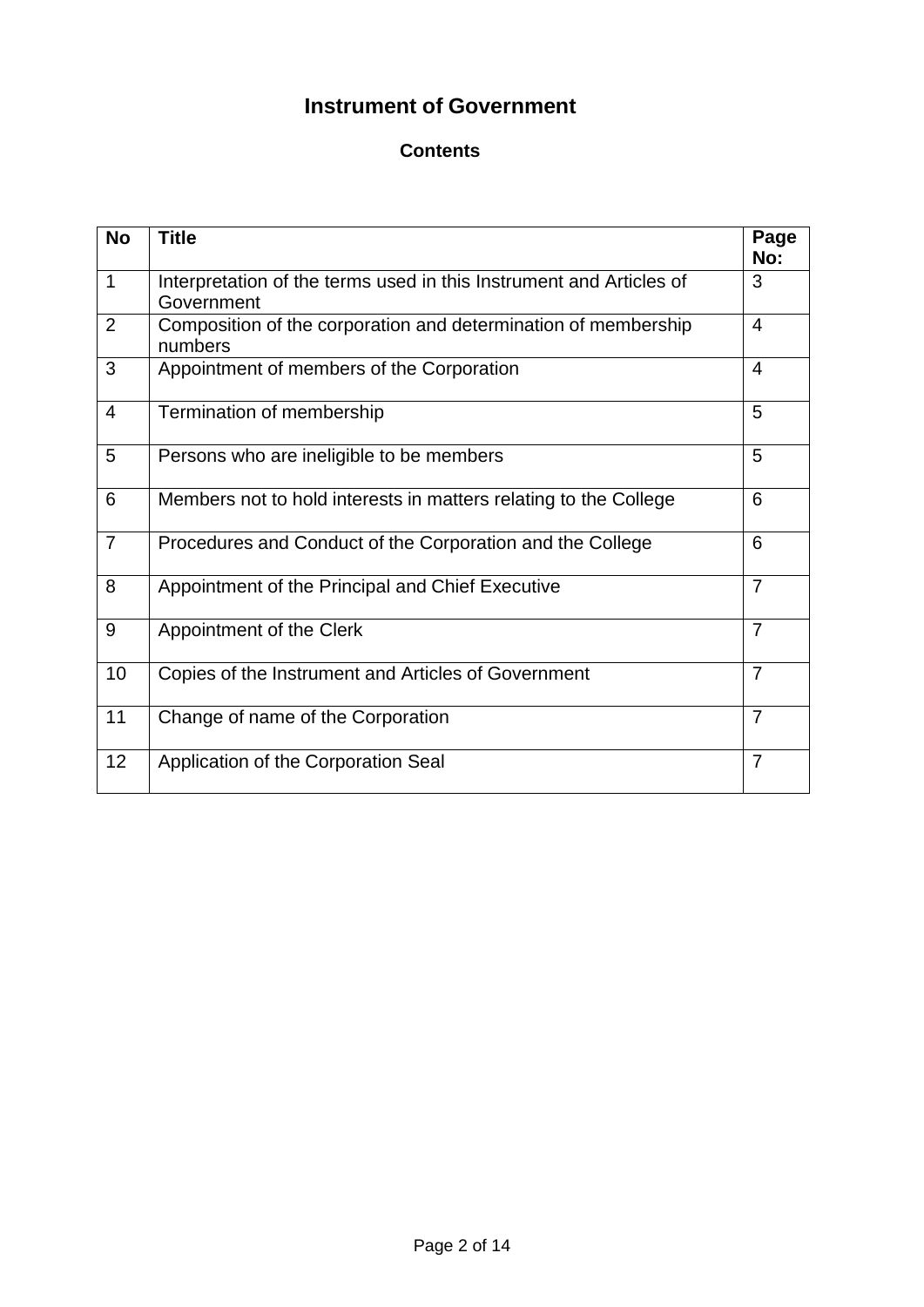1) **Interpretation of the terms used in this Instrument and Articles of Government**

| <b>Articles</b>                    | <b>Means the Articles of Government</b>                                                                                                                                                                                                                          |  |  |
|------------------------------------|------------------------------------------------------------------------------------------------------------------------------------------------------------------------------------------------------------------------------------------------------------------|--|--|
| <b>Chair and Vice Chair</b>        | Means respectively the Chair and Vice Chair of the<br>Corporation                                                                                                                                                                                                |  |  |
| <b>Clerk</b>                       | Means the Clerk to the Corporation and any reference to<br>the Clerk includes a person acting as Clerk to the<br>Corporation                                                                                                                                     |  |  |
| The College                        | Means West Herts College which the Corporation is<br>established to conduct and any institution for the time<br>being conducted by the Corporation in exercise of its<br>powers under the Further and Higher Education Act 1992<br>as amended from time to time. |  |  |
| Corporation                        | Means the Corporation of West Herts College                                                                                                                                                                                                                      |  |  |
| <b>External members</b>            | Those members who are not the Principal, staff, or student<br>governors                                                                                                                                                                                          |  |  |
| Instrument                         | <b>Means this Instrument of Government</b>                                                                                                                                                                                                                       |  |  |
| Meeting                            | Includes a meeting at which the members attending are<br>present in more than one room, provided that by use of<br>visual or tele-conferencing facilities it is possible for every<br>person present at the meeting to communicate with each<br>other            |  |  |
| Necessary skills                   | Means skills and experience, other than professional<br>qualifications, specified by the Corporation as appropriate<br>for members to have                                                                                                                       |  |  |
| Principal                          | Means the Principal and Chief Executive of the College.<br>Any reference to the Principal shall include a person<br>acting as Principal                                                                                                                          |  |  |
| <b>Secretary of State</b>          | Means the Secretary of State for Education                                                                                                                                                                                                                       |  |  |
| Senior post                        | Means the post of Principal and such other senior posts<br>as the Corporation may decide for the purposes of the<br><b>Articles</b>                                                                                                                              |  |  |
| <b>Staff matters</b>               | conditions<br>remuneration,<br>Means<br>of<br>the<br>service,<br>promotion, conduct, suspension, dismissal, or retirement<br>of staff                                                                                                                            |  |  |
| Staff member and student<br>member | Have the meanings given to them in Clause 2                                                                                                                                                                                                                      |  |  |
| The staff                          | Means all staff who have a contract of employment with<br>the institution                                                                                                                                                                                        |  |  |
| The Students' Union                | Means any association of students formed to further the<br>educational purposes of the College and the interests of<br>students, as students. In the case of West Herts College,<br>the association of students is the Students' Council                         |  |  |
| <b>ESFA</b>                        | Means the Education and Skills Funding Agency                                                                                                                                                                                                                    |  |  |

#### 2) **Composition of the Corporation and determination of membership numbers**

a) The Corporation shall consist of: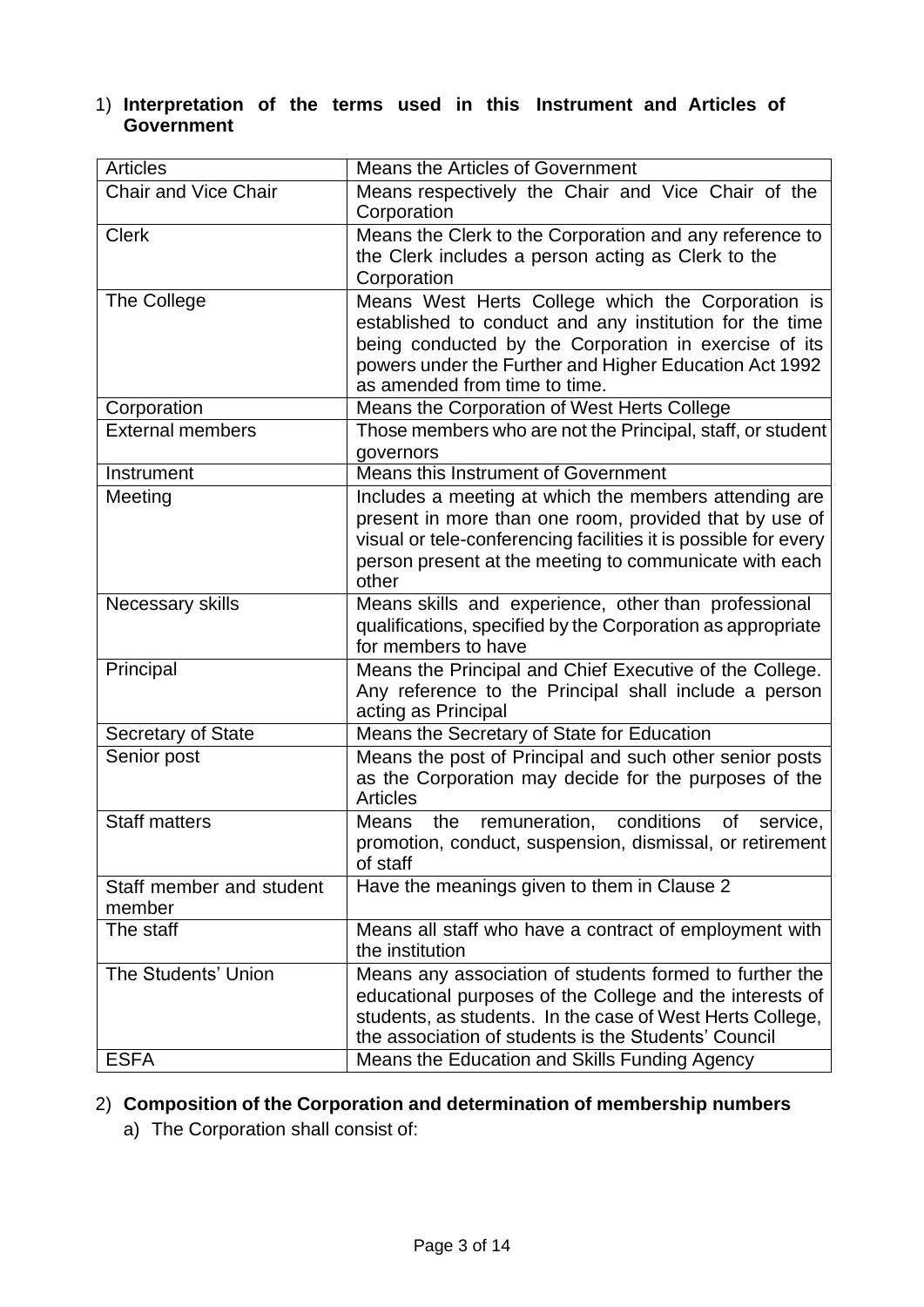- i) A minimum of eight and a maximum of ten external members who appear to the Corporation to have the necessary skills to ensure that the Corporation carries out its functions and responsibilities.
- ii) The Principal of the College unless the Principal chooses not to be a member.
- iii) One staff member who is a member of the college's teaching staff and has a contract of employment with the college and who has been nominated and elected by the teaching staff of the college.
- iv) One staff member who is a member of the college's support staff and has acontract of employment with the college and who has been nominated andelected by the support staff of the college.
- v) Two student members who are enrolled as students at the college and have been nominated and elected by their fellow students, or if the Corporation so decides, by the recognised association representing such students.
- vi) Student member(s) must be enrolled at the College as students; employment by the college e.g., as an apprentice, and/or in part time work at the College does not preclude an enrolled student from being appointed as a Student Governor.
- b) Subject to paragraphs a) and d) the number of members of the Corporation, and the number of members of each variable category, shall be that decided bythe Corporation.
- c) The Corporation may at any time vary the determination provided that the number of members of each variable category shall be subject to the limit which applies to that category as set out in Schedule 4 of the Further and Higher Education Act 1992 as substituted by the Education Act 2011.
- d) No determination under this clause shall terminate the appointment of any person who is already a member of the Corporation at the time when the determination is made.
- e) The Corporation, as the appointing authority, will decide whether a person is eligible for nomination, election (where applicable) and appointment as a member of the Corporation under paragraph 2b).

#### 3) **Appointment of members of the Corporation**

- a) Subject to paragraph b) the Corporation is the appointing authority in relation to the appointment of its members.
- b) If the number of members falls below the number needed for a quorum, the Secretary of State is the appointing authority in relation to the appointment of those members needed for a quorum.
- c) The appointing authority may decline to appoint a person as a staff or student member if:
	- i) it is satisfied that the person has been removed from office as a member ofa further education corporation in the previous ten years; or
	- ii) the appointment of the person would contravene any rule or Standing Orders made under the Articles of Government concerning the number of terms of office which a person may serve; or
	- iii) the person is ineligible to be a member of the corporation because of clause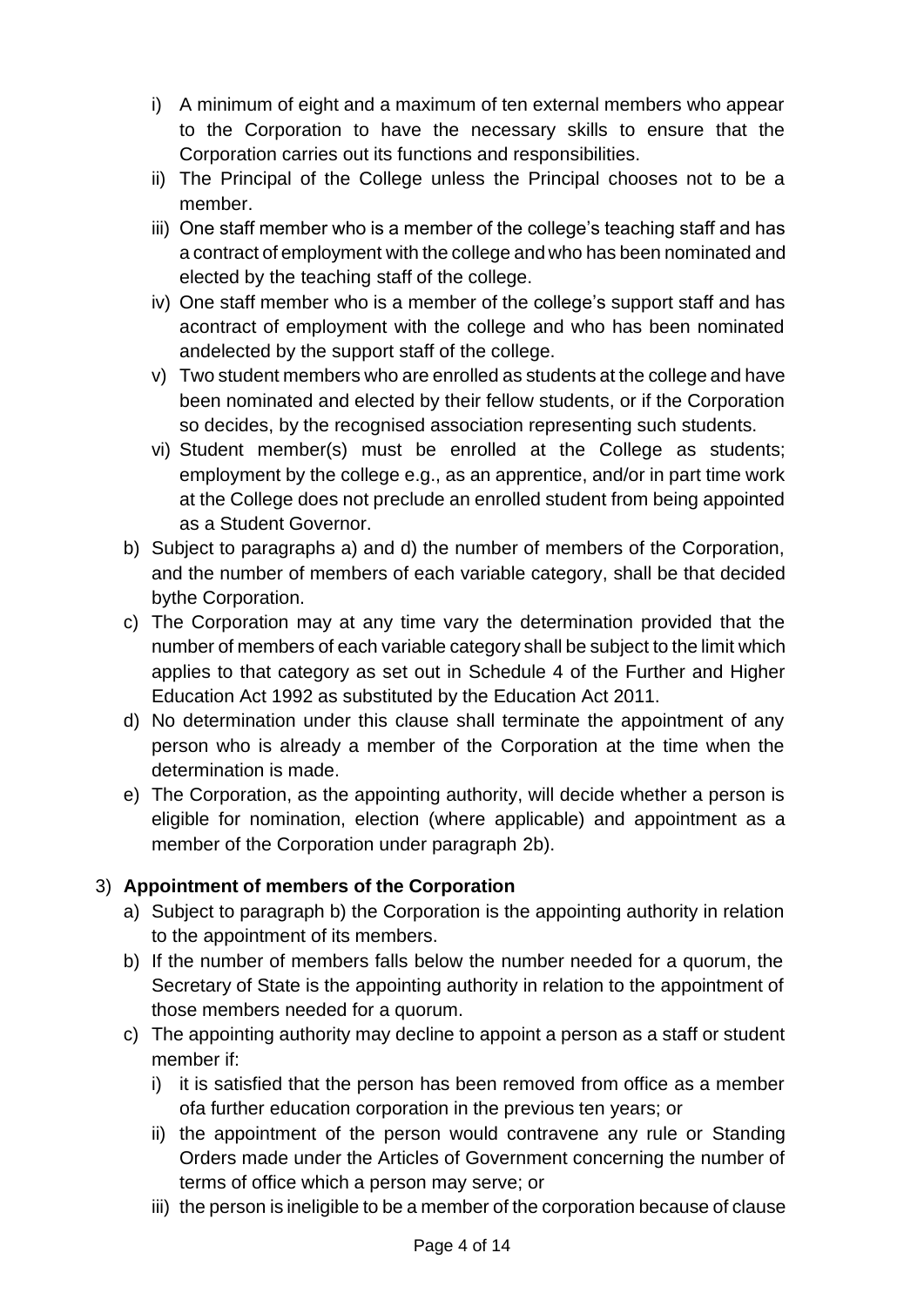4.

- d) The Corporation may suspend a person's membership of the Corporation where it considers on reasonable grounds that it is in the interest of the Corporation, its learners or potential learners or staff to do so, or it considers it necessary to assist the Corporation to exercise its legal powers or to dischargeits legal duties.
- e) Where the office of any member becomes vacant the appointing authority shall as soon as practicable take all necessary steps to appoint a new member to fillthe vacancy.

### 4) **Termination of membership**

- a) A member may resign from office at any time by giving notice in writing to the Clerk.
- b) If at any time the Corporation is satisfied that any member:
	- i) is unfit or unable to discharge the functions of a members of either the Corporation or a committee; or
	- ii) has been absent from meetings of the Corporation or a committee for a period longer than six consecutive months without the prior permission of the Corporation, the Corporation may by notice in writing to that member remove the member from office and the office shall then be vacant.
- c) Any person who is a member of the Corporation by virtue of being a member of the staff at the College, including the Principal, shall cease to hold office upon ceasing to be a member of the staff and the office shall then be vacant.
- d) The Corporation may terminate the membership of an external member if after appointment they become a member of staff of the College. Thereupon, the office will be vacant.
- e) A student member shall cease to hold office:
	- i) at the end of the student's final academic year, or at such other time in the year after ceasing to be a student as the Corporation may decide; or
	- ii) if expelled from the College, and the office shall then be vacant.

## 5) **Persons who are ineligible to be members**

- a) The Corporation will decide whether a person is eligible for nomination, election,and appointment as a member of the Corporation.
- b) No-one under the age of 18 years may be a member, except as a student member.
- c) The Clerk may not be a member.
- d) Subject to paragraphs e) and f), a person shall be disqualified from holding, orfrom continuing to hold, office as a member, if that person has been adjudged bankrupt or is the subject of a bankruptcy restrictions order, an interim bankruptcy restrictions order or a bankruptcy restriction undertaking within themeaning of the Insolvency Act 1986, or if that person has made a compositionor arrangement with creditors, including an individual voluntary arrangement.
- e) Where a person is disqualified by reason of having been adjudged bankrupt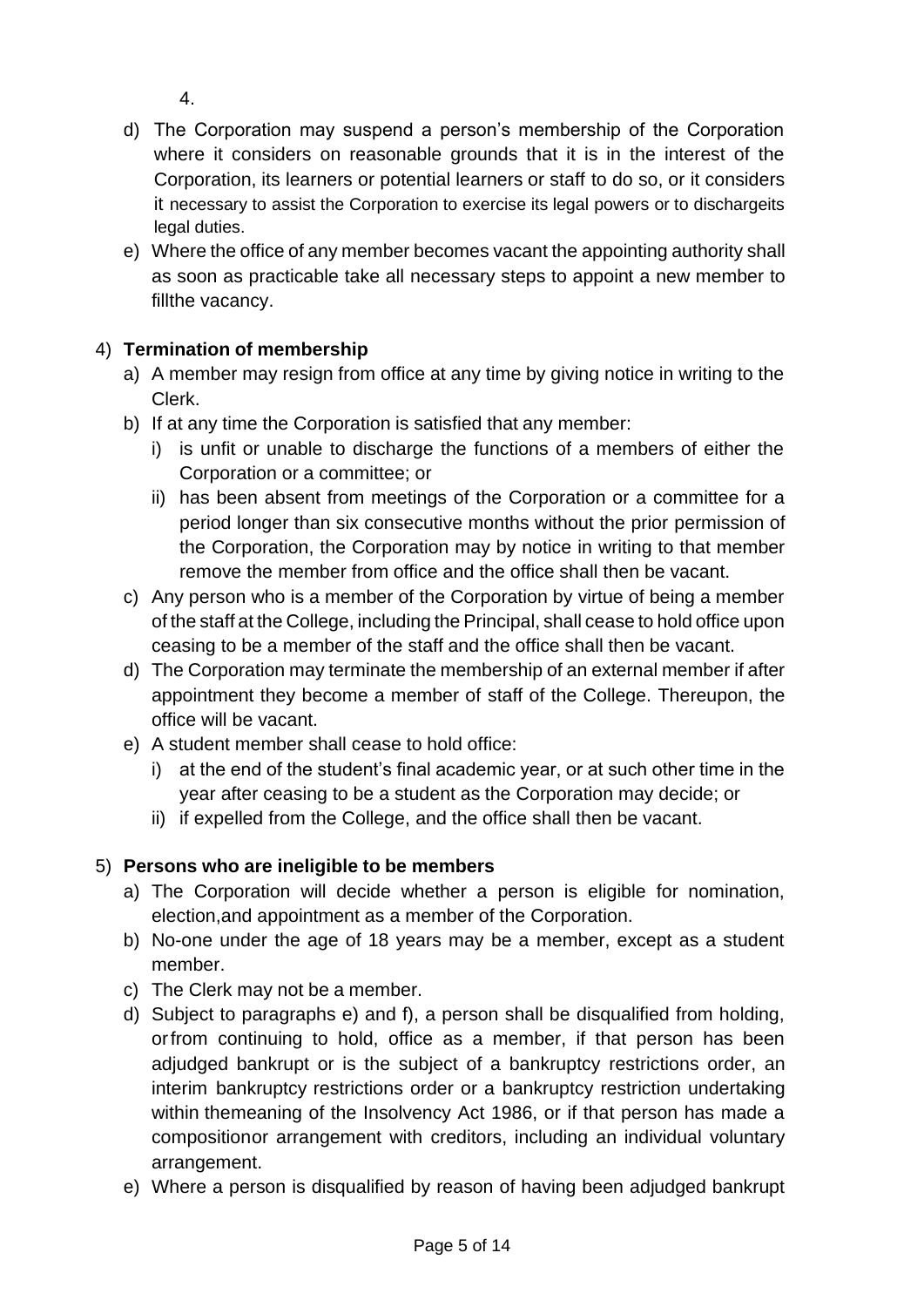orby reason of being the subject of a bankruptcy restrictions order, an interim bankruptcy restrictions order or a bankruptcy restriction undertaking, that disqualification shall cease:

- i) on that person's discharge from bankruptcy, unless the bankruptcy order has before then been annulled; or
- ii) if the bankruptcy order is annulled, at the date of that annulment; or
- iii) if the bankruptcy restrictions order is rescinded as a result of an application under section 375 of the Insolvency Act 1986, on the date so ordered by the court; or
- iv) if the interim bankruptcy restrictions order is discharged by the court, on the date of that discharge; or if the bankruptcy restrictions undertaking is annulled, at the date of that annulment.
- f) Where a person is disqualified by reason of having made a composition or arrangement with creditors, including an individual voluntary arrangement, and then pays the debts in full, the disqualification shall cease on the date on which the payment is completed and in any other case it shall cease on the expiration of three years from the date on which the terms of the deed of composition, arrangement or individual voluntary arrangement are fulfilled.
- g) Subject to the rules and procedures for the term of office of a member, as set out in the Corporation's Standing Orders, a person shall be disqualified from holding, or from continuing to hold, office as a member if:
	- i) within the previous five years that person has been convicted, whether in the United Kingdom or elsewhere, of any offence and has received a sentence of imprisonment, whether suspended or not, for a period of three months or more, without the option of a fine; or
	- ii) within the previous twenty years that person has been convicted as set out in sub-paragraph i) and has received a sentence of imprisonment, whether suspended or not, for a period of more than two and a half years; or
	- iii) that person has at any time been convicted as set out in sub-paragraph i) and has received a sentence of imprisonment, whether suspended or not, of more than five years.
- h) For the purpose of this regulation there shall be disregarded any conviction by or before a court outside the United Kingdom for an offence in respect of conduct which, if it had taken place in the United Kingdom, would not have constituted an offence under the law then in force anywhere in the United Kingdom.
	- i) Where a person is disqualified from acting as a charity trustee under Charities Act 2011. S178.
	- j) Upon a member of the Corporation becoming disqualified from continuing to hold office under paragraphs d) e), f), g) or i), the member shall immediately give notice of that fact to the Clerk.

### 6) **Members not to hold interests in matters relating to the College**

a) The Corporation's procedures for managing conflicts of interest will be outlined within the Corporation's Standing Orders.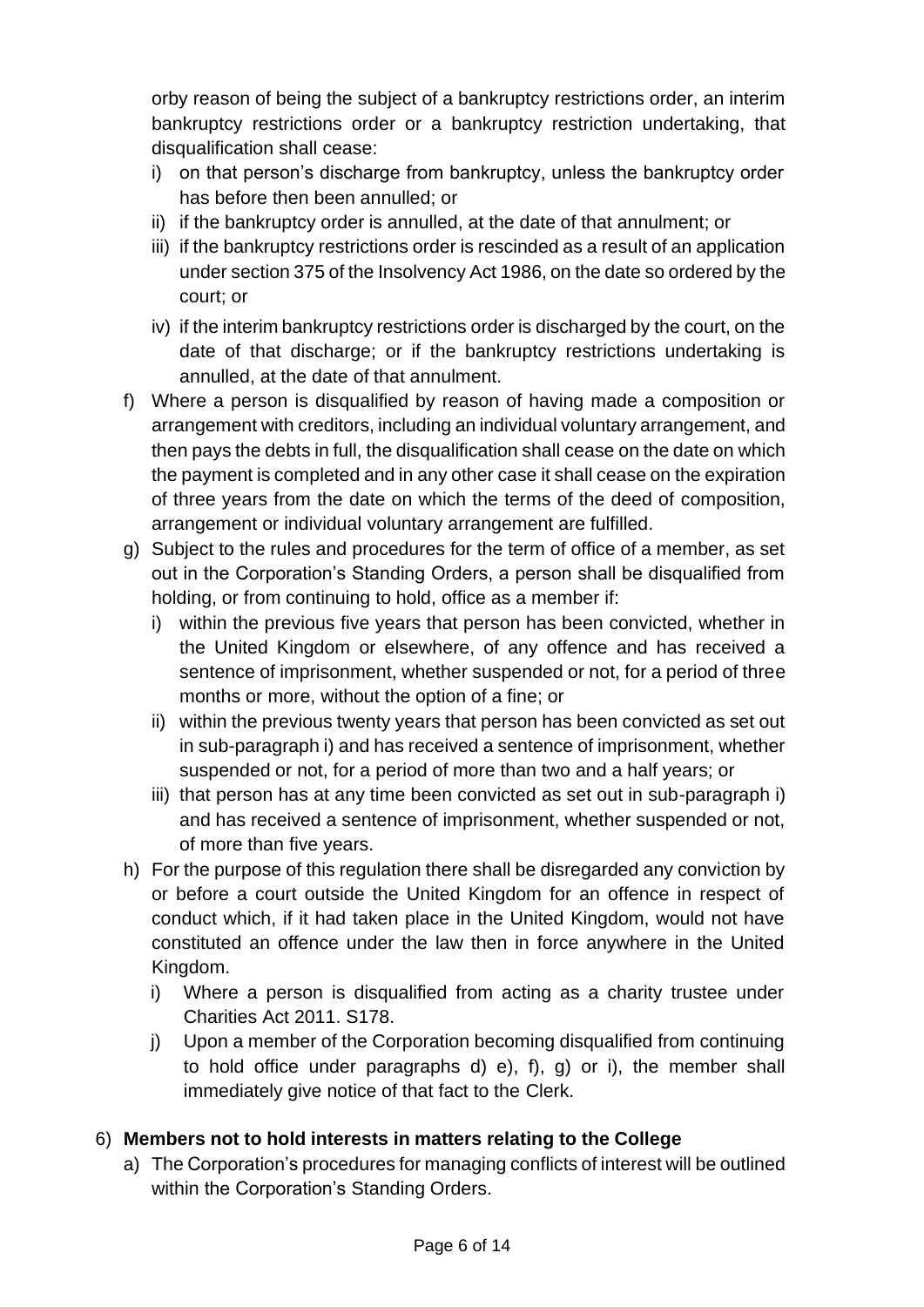#### 7) **The Conduct of the Corporation and the College**

- a) The Corporation and the College shall be conducted in accordance with the provisions of the Instrument and Articles of Government; any rules or Standing Orders made under the Instrument and Articles of Government; College rules, policies, and procedures; and all legislation applying to the college and its governance.
- b) The Corporation shall approve Codes of Conduct for governors, and for staff (after consultation with staff) and contractors.

#### 8) **Appointment of the Principal and Chief Executive**

a) The Corporation shall appoint a person to serve as the Principal and Chief Executive of the College.

#### 9) **Appointment of the Clerk**

- a) The Corporation shall appoint a person to serve as its Clerk.
- b) In the temporary absence of the Clerk, the Corporation shall appoint a person to serve as a temporary Clerk.
- c) The Principal may not be appointed as Clerk or temporary Clerk.
- d) Subject to Corporation rules relating to proceedings of meetings, the Clerk shall be entitled to attend all meetings of the Corporation and any of its committees.
- e) The Clerk may also be a member of staff at the College.

#### 10)**Copies of the Instrument and Articles of Government**

A copy of this Instrument and the Articles of Government and the related Corporation approved Standing Orders shall be given free of charge to every member of the Corporation and at a charge not exceeding the cost of copying or free of charge to any other person who so requests a copy and shall be available for inspection at the College upon request, during normal office hours, to every member of staff and every student at the College.

#### 11) **Change of name of the Corporation**

The Corporation may change its name with the approval of the Secretary of State.

#### 12)**Application of the Corporation Seal**

The Corporation Seal is affixed to certain documents where it is required by law or it isin the interests of the College for the document to be executed as a deed. The application of the seal of the Corporation shall be authenticated by

- a) the signature of either the Chair (or another member of the Corporation with the exception of the staff and student governors), and
- b) the signature of any other member (with the exception of the staff and student governors).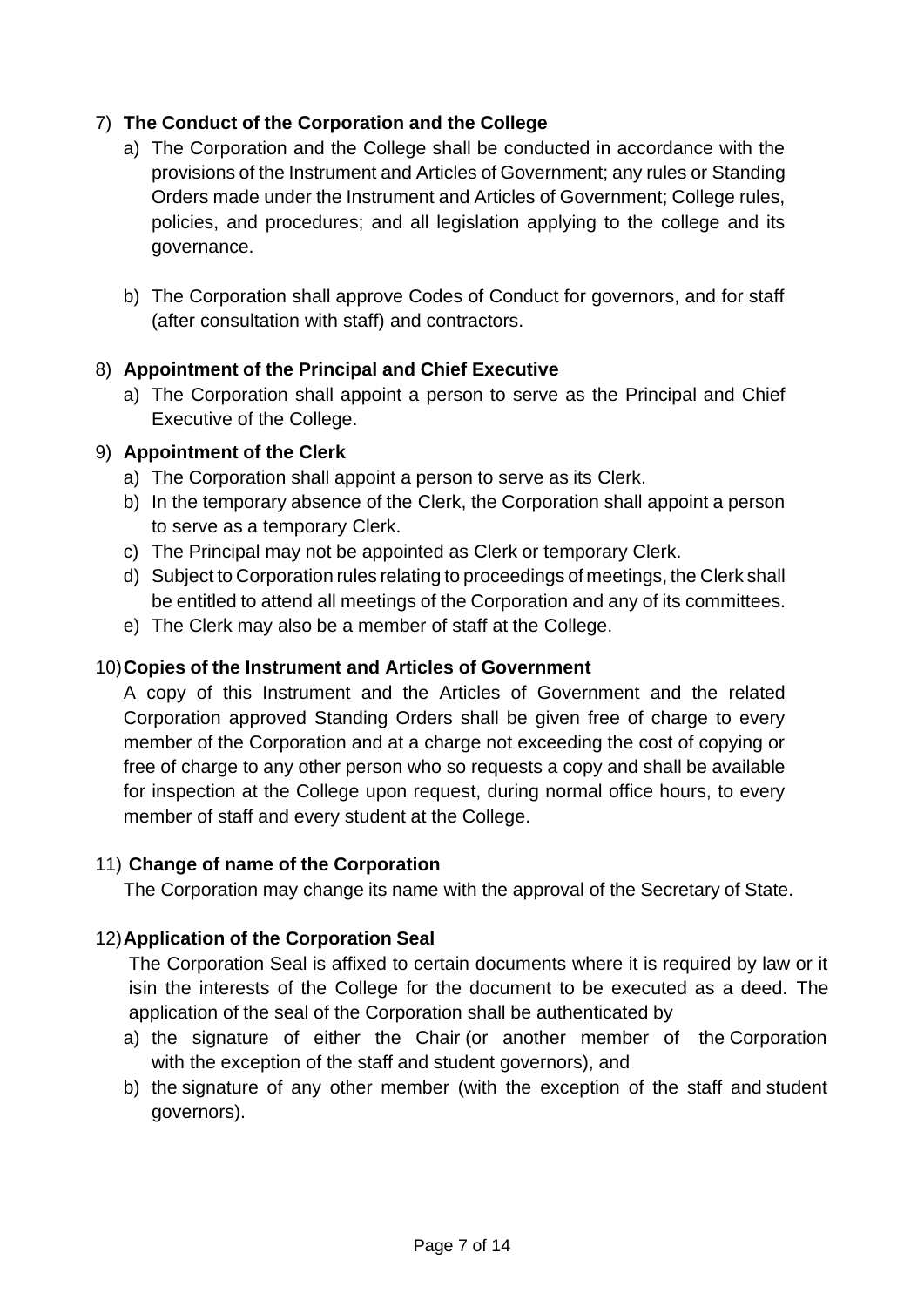## **Articles of Government**

#### **Contents**

| <b>No</b>      | <b>Title</b>                                                                | Page<br>No:     |
|----------------|-----------------------------------------------------------------------------|-----------------|
| $\mathbf{1}$   | The responsibilities of the Corporation                                     | 9               |
| $\overline{2}$ | The responsibilities of the Principal and Chief Executive                   | 9               |
| 3              | The responsibilities of the Clerk                                           | 9               |
| $\overline{4}$ | Corporation's delegable and non-delegable functions                         | 9               |
| 5              | Principal's delegable and non-delegable functions                           | 10              |
| 6              | Appointment and promotion of staff                                          | 10              |
| $\overline{7}$ | Suspension and dismissal of the Clerk                                       | 11              |
| 8              | Academic freedom                                                            | 11              |
| 9              | Co-operation with government funding agencies                               | 11              |
| 10             | <b>Internal Audit</b>                                                       | 11              |
| 11             | Accounts and audit of accounts                                              | $\overline{11}$ |
| 12             | <b>Rules and Standing Orders</b>                                            | $\overline{12}$ |
| 13             | Modification or replacement of the Instrument and Articles of<br>Government | 12              |
| 14             | Dissolution of the Corporation                                              | 12              |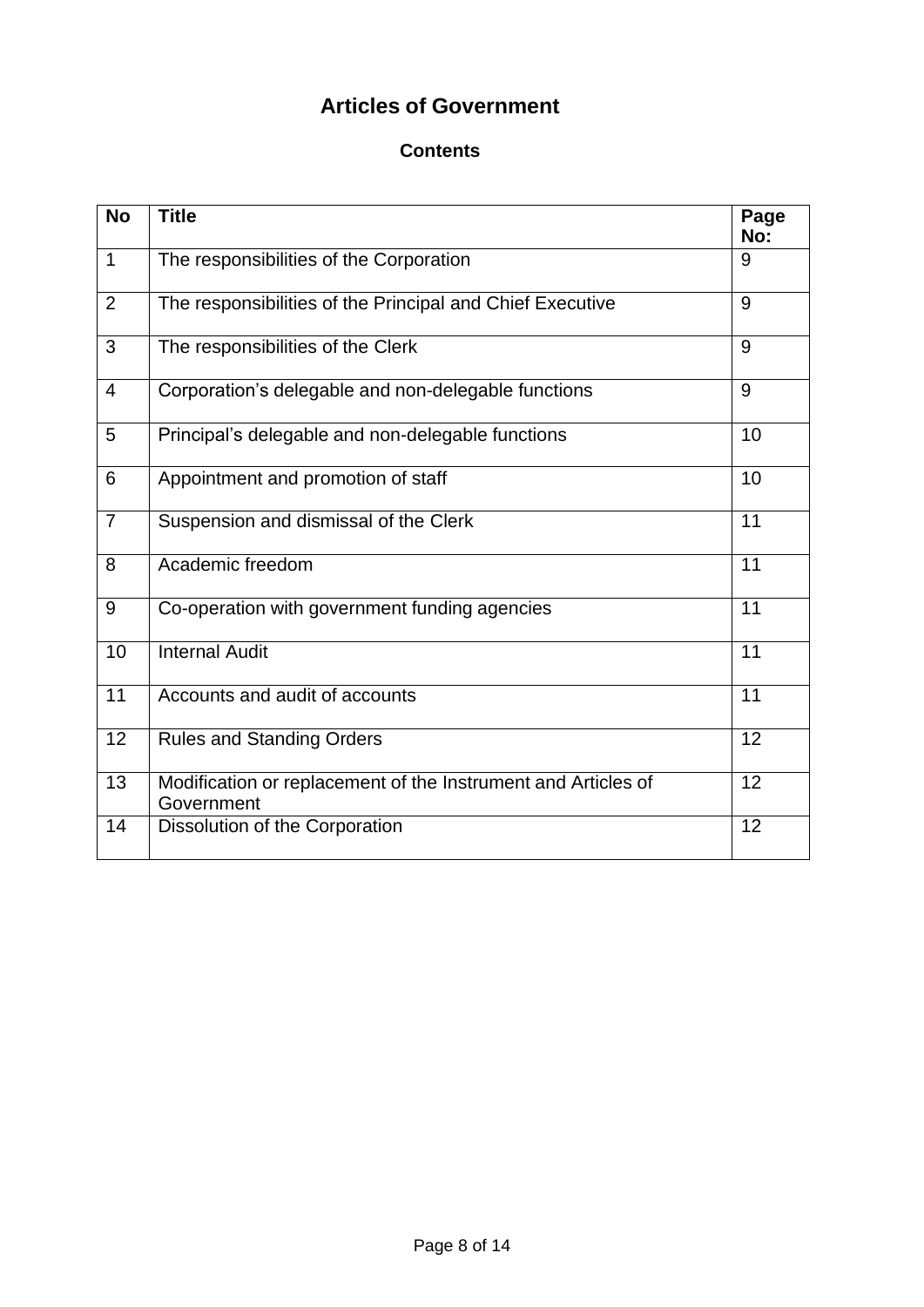#### 1) **The responsibilities of the Corporation**

The Corporation shall be responsible for the following functions:

- a) the determination and periodic review of the educational character and mission of the College and the oversight of its activities.
- b) ensuring it receives and considers information on the needs of its communities to inform its strategic discussions.
- c) publishing arrangements for obtaining the views of staff and students on the determination and periodic review of the educational character and mission of the College and the oversight of its activities.
- d) approval of the College's overarching strategy and Strategic Plan.
- e) the effective and efficient use of resources, the solvency of the College and the Corporation and safeguarding their assets.
- f) approving annual estimates of income and expenditure.
- g) the appointment, grading, suspension, dismissal and determination of the pay and conditions of service of the holders of senior posts and the Clerk, including, where the Clerk is, or is to be appointed as, a member of staff, the Clerk's appointment, grading, suspension, dismissal, and determination of pay in the capacity of a member of staff.

#### 2) **The responsibilities of the Principal and Chief Executive**

Subject to the responsibilities of the Corporation, the Principal shall be the Chief Executive of the College, and shall be responsible for the following functions:

- a) making proposals to the Corporation about the educational character and mission of the College and implementing the decisions of the Corporation.
- b) the determination of the College's academic and other activities.
- c) preparing annual estimates of income and expenditure for consideration and approval by the Corporation, and the management of budget and resources within the estimates approved by the Corporation.
- d) the organisation, direction and management of the College and leadership of the staff.
- e) the appointment, assignment, grading, appraisal, suspension, dismissal and determination of the pay and conditions of service of staff, other than the holders of senior posts or the Clerk, where the Clerk is also a member of the staff; and
- f) maintaining student discipline and, within the rules and procedures provided for within these Articles, suspending or expelling students on disciplinary grounds or expelling students for academic reasons.

#### 3) **The responsibilities of the Clerk**

The Clerk shall be responsible for advising the Corporation with regard to the operation of its powers, procedural matters, the conduct of its business and matters of governance practice.

#### 4) **Corporation's delegable and non-delegable functions**

a) The Corporation shall not delegate the following functions: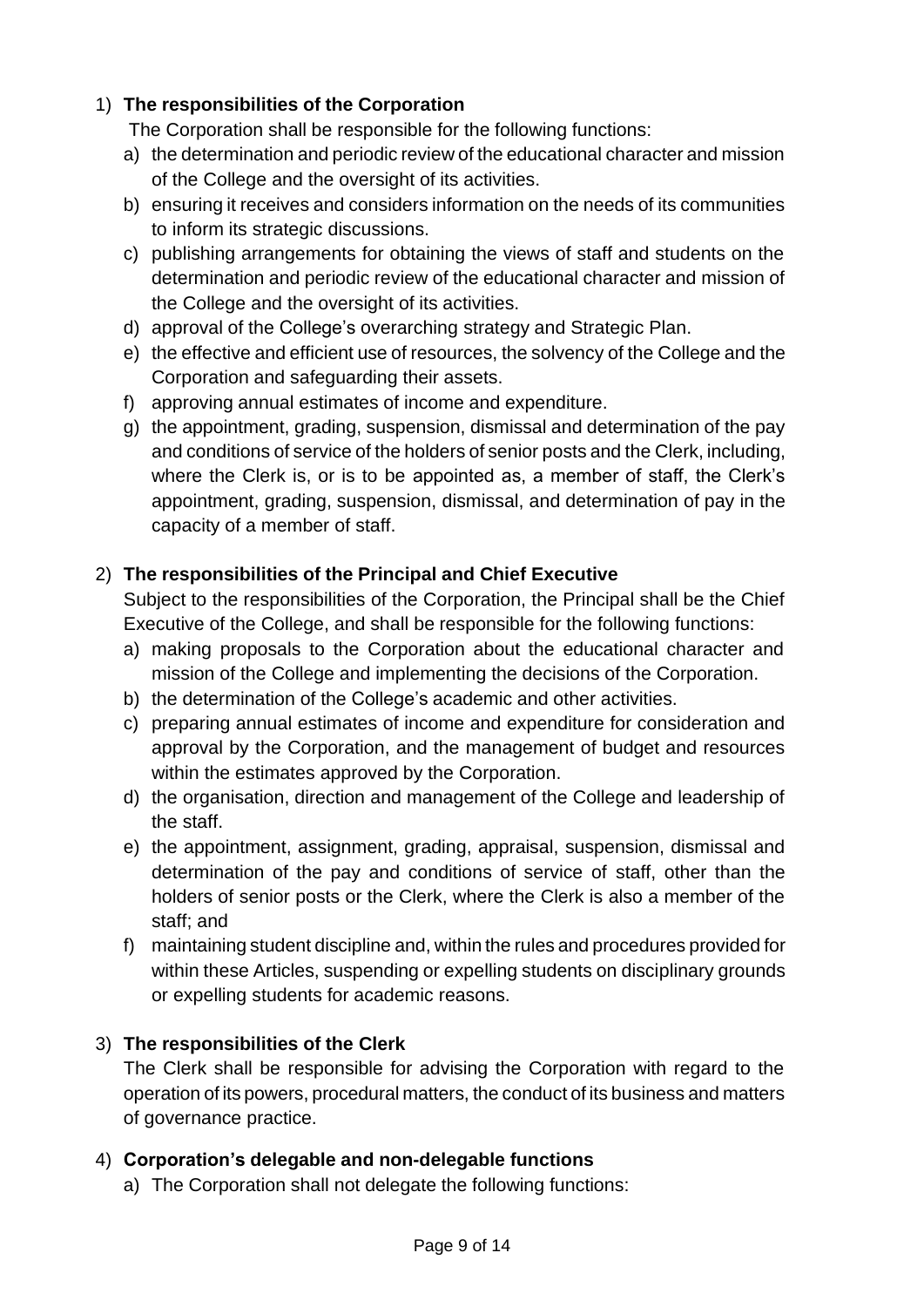- i) the determination of the educational character and mission of the College.
- ii) the approval of the College's overarching strategic direction and Strategic Plan.
- iii) the approval of the annual estimates of income and expenditure.
- iv) the responsibility for ensuring the solvency of the College and the Corporation and for safeguarding their assets.
- v) the appointment of the Principal or holder of a senior post.
- vi) the appointment of the Clerk.

vii) the modification or revocation of the Instrument and Articles of Government.

- b) The Corporation may not delegate:
	- i) the consideration of the case for dismissal, and
	- ii) the appointment of the Clerk, (including where the Clerk is, or is to be, appointed as a member of staff the Clerk's appointment in the capacity of amember of staff); and
	- iii) the power to determine an appeal in connection with the dismissal of the Principal, the Clerk, or the holder of a senior post, other than to a committee of external members of the Corporation.
- c) The Corporation shall make rules specifying the way in which a committee having functions under paragraph 6.b.ii shall be established and conducted.

#### 5) **Principal's delegable and non-delegable functions**

The Principal may delegate functions to the holder of any other senior post (with the exception of the Clerk), other than the management of budget and resources and any other functions that have been delegated specifically to the Principal by the Corporation.

#### 6) **Appointment and promotion of staff**

- a) The Corporation will appoint the Principal, and senior postholders, including the Clerk.
- b) For such appointments, the Corporation will appoint a selection panel consisting of:
	- i) at least five members of the Corporation including the Chair or the Vice Chair, or both, where the vacancy is for the post of Principal: or
	- ii) at least three other members of the Corporation which may include the Principal, where the vacancy is for any other senior post, including that of Clerk.
- c) The members of the selection panel shall:
	- i) decide on the arrangements for advertising and selecting the applicants tointerview.
	- ii) interview the applicants; and
	- iii) make recommendations to the Corporation for appointment.
- d) The Corporation shall consider the recommendation of the selection panel and decide upon the final appointment to be made.
- e) If the members of the selection panel are unable to agree on a person to recommend to the Corporation, or if the Corporation does not approve their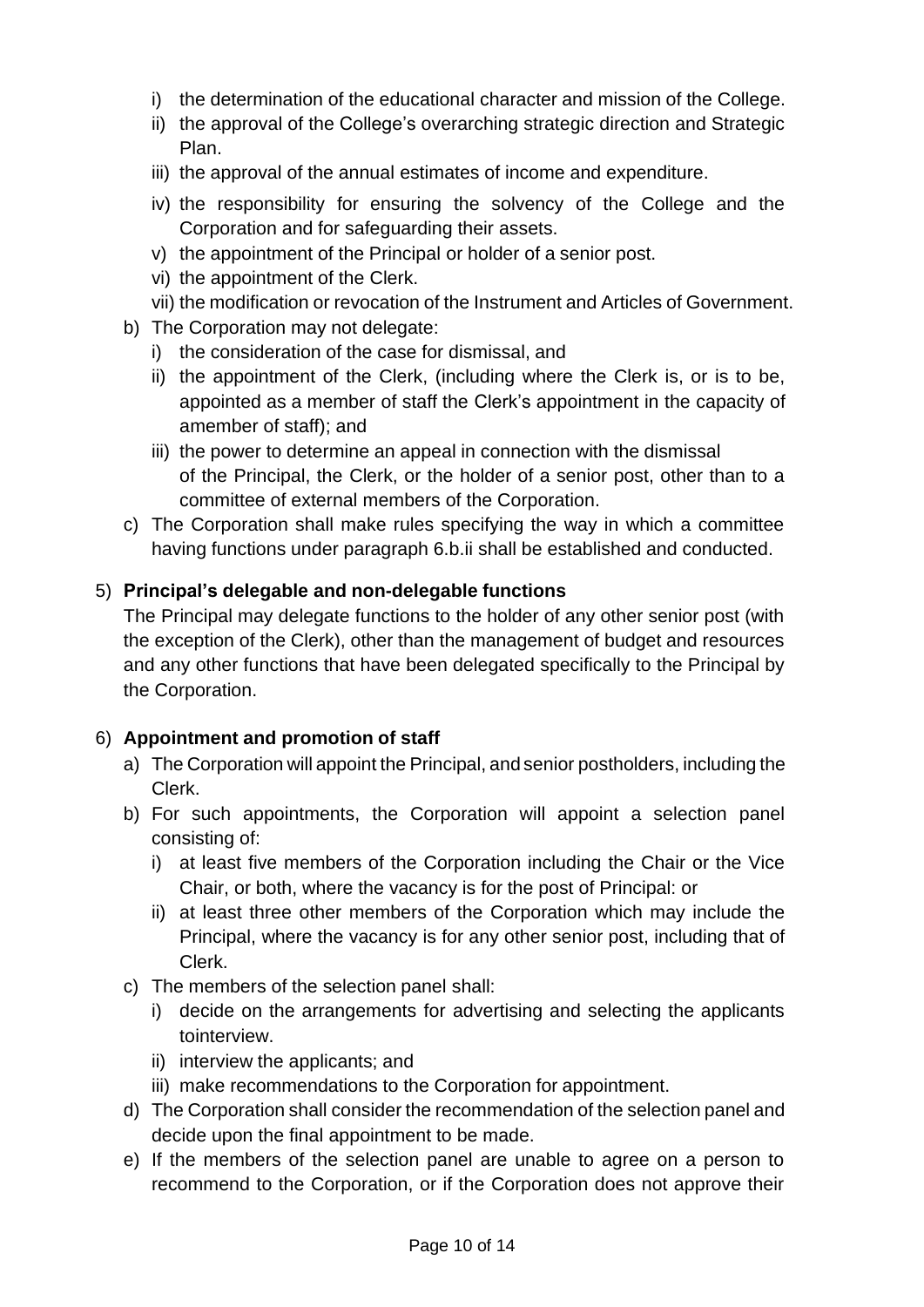recommendation, the Corporation may make an appointment itself of a person from amongst those interviewed, or it may require the panel to repeat the steps specified in paragraph c with or without first re-advertising the vacancy.

- f) Where there is a vacancy in a senior post or where the holder of a senior post is temporarily absent, until that post is filled or the absent post holder returns, a member of staff:
	- i) may be required to act as Principal or in the place of any other senior post holder; and
	- ii) if so required, shall have all the duties and responsibilities of the Principal or such other senior post holder during the period of the vacancy or temporary absence.
- g) The Principal shall have responsibility for selecting for appointment all members of staff other than:
	- i) senior post holders; and
	- ii) where the Clerk is also to be appointed as a member of staff, the Clerk in the role of a member of staff.

#### 7) **Suspension and dismissal of the Clerk**

- a) Where the Clerk is also a member of staff at the institution, s/he is to be treated as a senior post holder.
- b) Where the Clerk is suspended or dismissed as a member of staff, that suspension or dismissal shall not affect the position of the Clerk in the separate role of Clerk to the Corporation.

#### 8) **Academic freedom**

In approving the Code of Conduct of staff the Corporation shall have regard to theneed to ensure that academic staff at the College have freedom within the law to question and test received wisdom, and to put forward new ideas and controversialor unpopular opinions, without putting themselves at risk of losing their jobs or anyprivileges which they may enjoy at the College.

#### 9) **Co-operation with government funding agencies**

The Corporation shall co-operate with any person authorised by the government funding agencies to audit any returns of numbers of students or claims for financial assistance and shall give any such person access to any documents or records held by the Corporation, including computer records.

#### 10)**Internal Audit**

- a) The Corporation shall, at such times as it considers appropriate, examine, and evaluate its systems of internal financial and other control to ensure that they contribute to the proper, economic, efficient, and effective use of the Corporation's resources.
- b) The Corporation may arrange for the examination and evaluation mentioned inparagraph (1) to be carried out on its behalf by internal auditors.
- c) The Corporation shall not appoint persons as internal auditors to carry out the activities referred to in paragraph (1) if those persons are already appointed as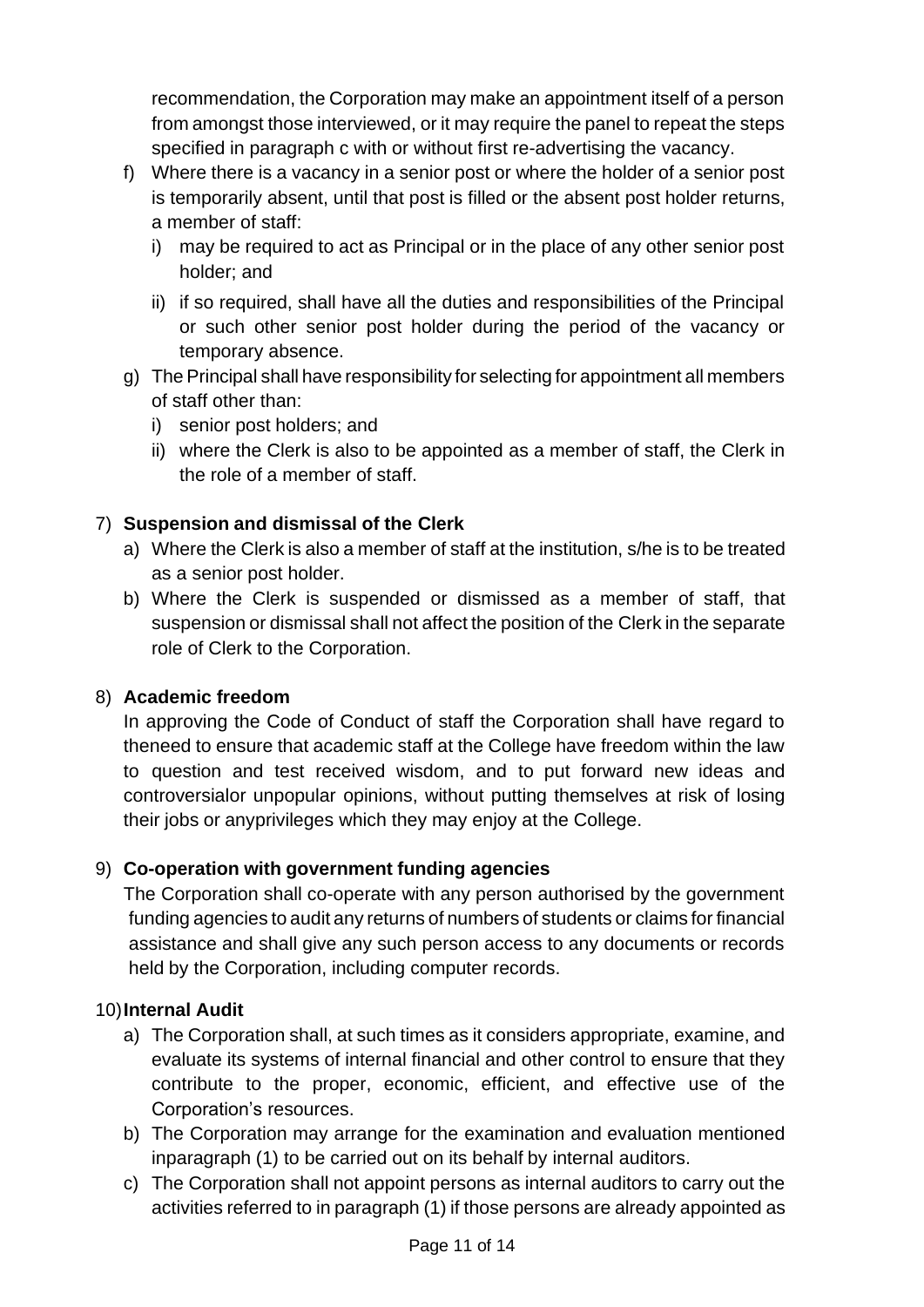external auditors.

#### 11)**Accounts and audit of accounts**

- a) The Corporation shall:
	- i) ensure the preparation of monthly management accounts, to include monthly income and expenditure, the latest budget forecast, the balance sheet, and a cash flow report.
	- ii) maintain proper accounts and proper records in relation to the accounts; and
	- iii) prepare a statement of accounts for each financial year of the Corporation.
- b) The statement shall:
	- i) give a true and fair account of the state of the Corporation's affairs at the end of the financial year and of its income and expenditure in the financial year; and
	- ii) comply with any directions given by government funding agencies as to the information to be contained in it, the manner in which the information is to be presented, the methods and principles according to which it is to be prepared and the time and manner of publication.
- c) The accounts and the statement of accounts shall be audited by external auditors appointed by the Corporation in respect of each financial year.
- d) The Corporation shall not appoint persons as external auditors in respect of any financial year if those persons are already appointed as internal auditors.
- e) Auditors shall be appointed, and audit work conducted in accordance with any requirements of government funding agencies.
- f) The "financial year" means the first financial year and, except as provided for inparagraph h), each successive period of twelve months.
- g) The "first financial year" means the period from the date the Corporation was established up to the second 31st July following that date, or up to some other date which has been chosen by the Corporation with the government funding agencies approval.
- h) If the Corporation is dissolved:
	- i) the last financial year shall end on the date of dissolution; and
	- ii) the Corporation may decide, with the government funding agencies approval, that what would otherwise be the last two financial years, shall be a single financial year for the purpose of this article.

#### 12)**Rules and Standing Orders**

The Corporation shall have the power to make rules and Standing Orders relating to the government and conduct of the College and these rules and Standing Orders shall be subject to the provisions of the Instrument and Articles of Government.

#### 13)**Modification or replacement of the Instrument and Articles of Government**

a) Subject to paragraph b) the Corporation may by resolution of the members modify or replace its Instrument and Articles of Government, after consultation with any other persons who, in the Corporation's view, are likely to be affected